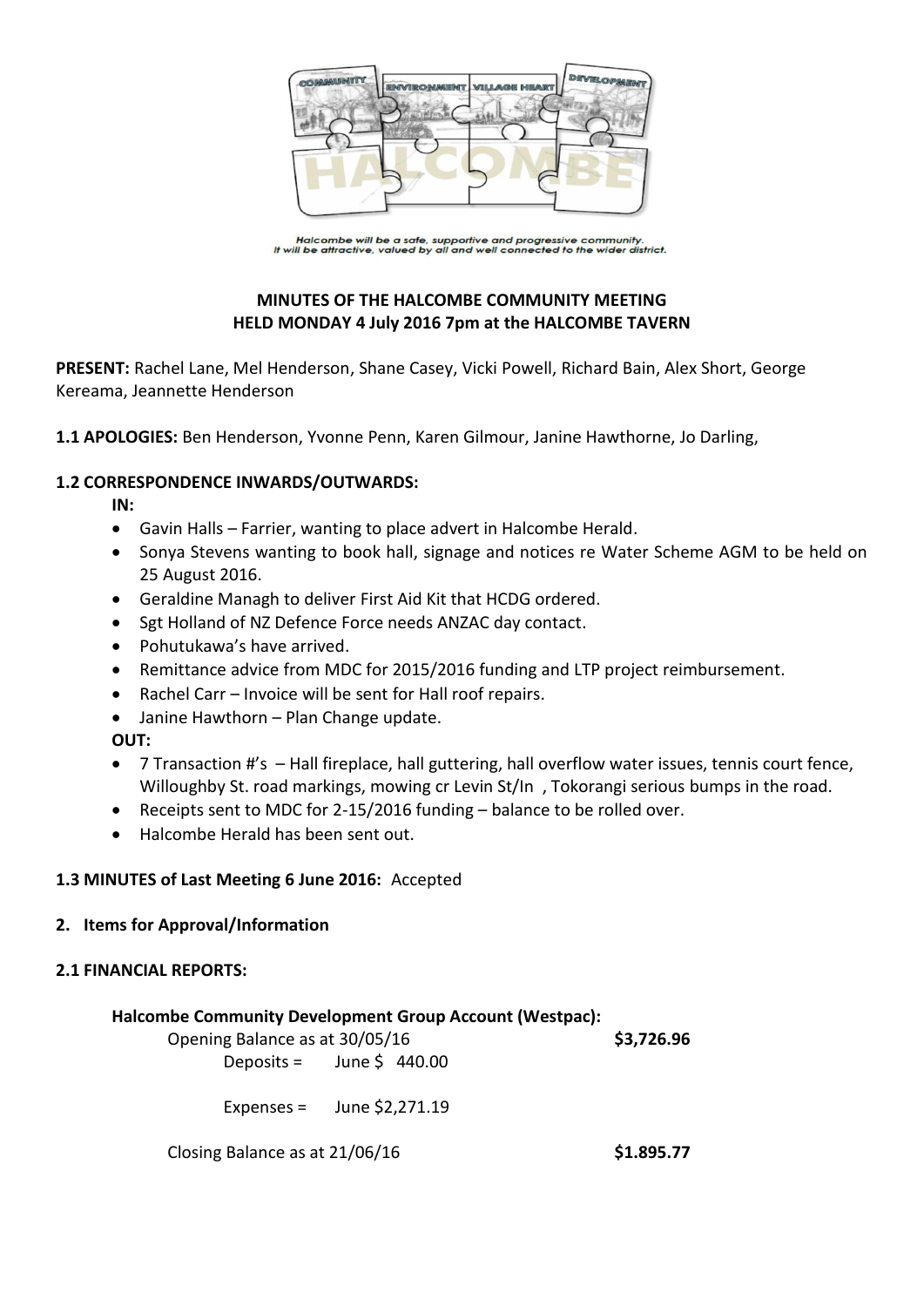## **Hall/Sports Ground Account:**

Opening Balance as at 25/05/16 **\$11,857.75** Deposits = June \$2,719.20

Expenses =  $\mu$  June  $\beta$  0.00

Closing Balance as at 11/05/16 **\$14,576.95**

## **2.2 COUNCIL REPORT: Cr Shane Casey**

- Media release from Local Government NZ re Police funding. No funding for new recruits.
- Media release League tables are to be introduced for Councils public perception of council scoring system.
- Neighbourhood Support meeting was held in library in May
	- $\circ$  No mention of civil defence what is the response to an emergency?
	- o Safer Community no plan on hold communities should respond
- Annual Plan has now been adopted rates increase (on average) 4.6%
- New MDC CEO is to visit Halcombe HCDG meeting date to be confirmed
- Nominations for Councillors opens  $15<sup>th</sup>$  July 2016 and closes  $12<sup>th</sup>$  August 2016. If you wish to be nominated get your nomination form in.

## **3. Other Business**



## **3.1 Community**

## **Calendar for 2016:**

- Christmas Carols Dec 2016
- Waitangi Day Feb 2017

## **Mt Biggs - Mid Winter Fund Raiser**

- $\bullet$  Mt Biggs Hall Committee is holding a mid-winter 'Barn Dance' with live music on Saturday 20<sup>th</sup> August 2016 – please support.
- Signs We need to have 2 permanent signs made up one of the Halcombe Website and one for our sponsor ITM. Rachel to get quotes.

| <b>Action Summary</b>                                           | Person responsible     | <b>Minutes</b>    |
|-----------------------------------------------------------------|------------------------|-------------------|
|                                                                 |                        | date              |
| <b>COMMUNITY</b>                                                |                        |                   |
| Halcombe community Civil Defence strategy: still                | Sue                    | Feb 2014          |
| progressing                                                     |                        |                   |
| <b>Soldier History: WWII</b>                                    | Richard + Jeannette    | May 2014          |
| Picture from Vicki: We need to decide where to put this.        | Mel / All              | <b>July 2014</b>  |
| <b>Community Calendar:</b> Dates need to be loaded into it + it | All to feed-in dates + | Aug 2014          |
| published on the website.                                       | Rachel to load         |                   |
| Thank you cards: Need to be printed.                            | Rachel                 | <b>March 2016</b> |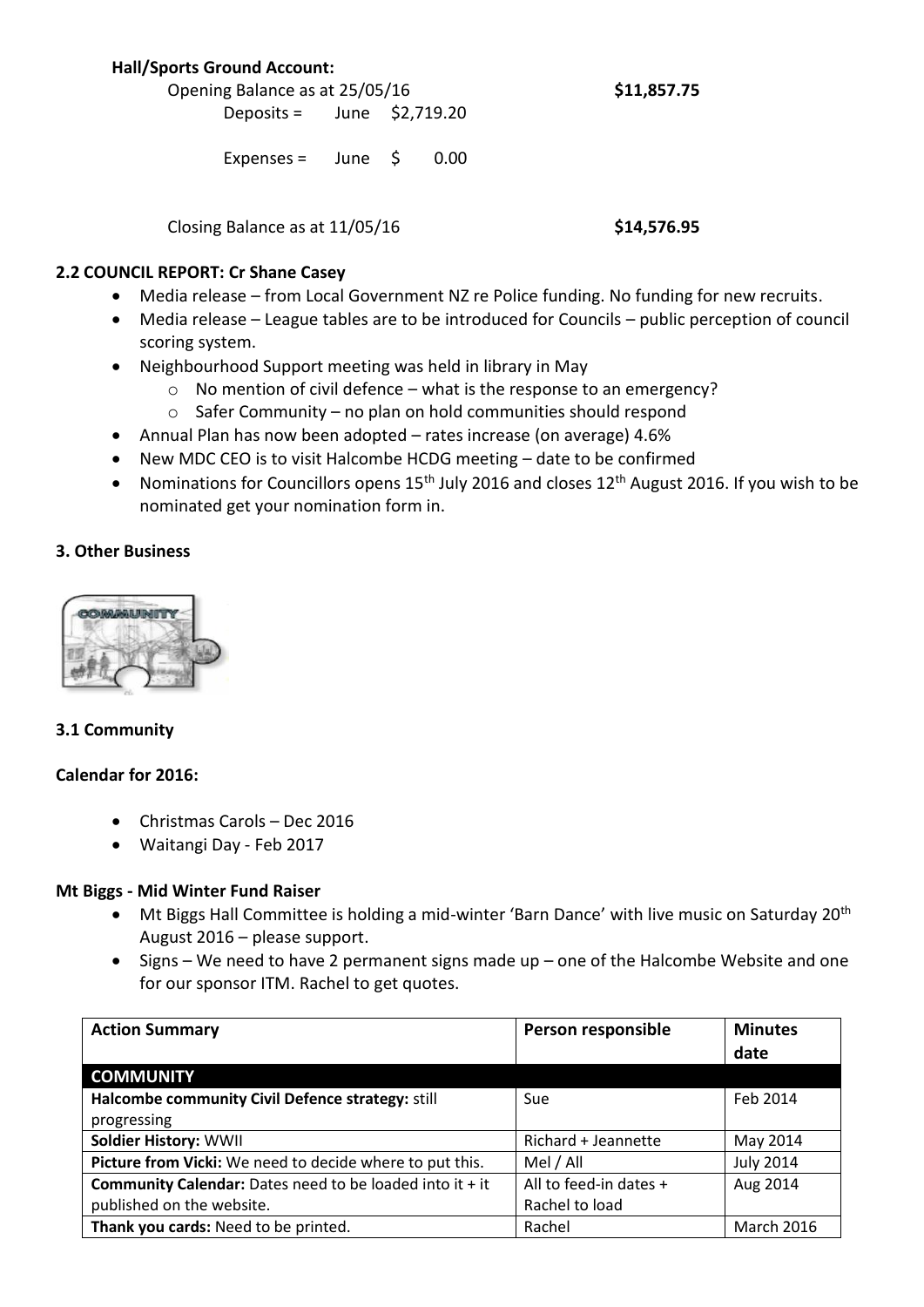

## **3.2 Environment**

#### **Walkway**

 An area of the garden at the start of Walkway (Stanway Rd end) needs to be turned into steps so people can get between the Domain and the Walkway (and not disturb the plants). This will be done when the Domain fence is done.

#### **Hall Garden**

• Thanks to all those who attended the working bee on 25<sup>th</sup> June. The hall garden is looking great!

## **Phase II**

- Need to double check with MDC re: getting this underway.
- Domain fence need to check Rugby Club schedule. The gateway (white concrete block area) won't be touched. Fence will be 4 rails.

#### **Drains**:

 It has been indicated that MDC have agreed to address the Levin Street drain – again we are awaiting official confirmation of this.

## **Spraying**

Need more spray, masks and signs. Rachel to organise.

## **Health & Safety**

- Most of the H&S kit has been purchased. Sill need to get High Viz jackets and masks and signs for spraying. An extra hi-viz vest is required for the hall. Rachel to organise.
- Spray mask to be purchased for Vicki. Rachel to organise.
- First Aid Kit has been purchased

| <b>Action Summary</b>                                    | Person responsible    | <b>Minutes</b><br>date |
|----------------------------------------------------------|-----------------------|------------------------|
| <b>ENVIRONMENT</b>                                       |                       |                        |
| Thank you plaque: Rachel to organise a plaque for RAL to | Rachel                | Sept 2014              |
| go on their "sponsorship wall". - Needs to be put up     |                       |                        |
| Remove last few BMX mounds.                              | Richard / Paul Hughes |                        |
| Health & Safety equipment to be purchased                | Rachel                | June 2016              |



## **3.3 Village Heart**

## **CBD – Phase II**

- Advertised in Halcombe Herald & on the website.
- We need to obtain quotes for getting it done.
- Need to double check that MDC are happy with Phase II and for us to proceed as planned Rachel to contact.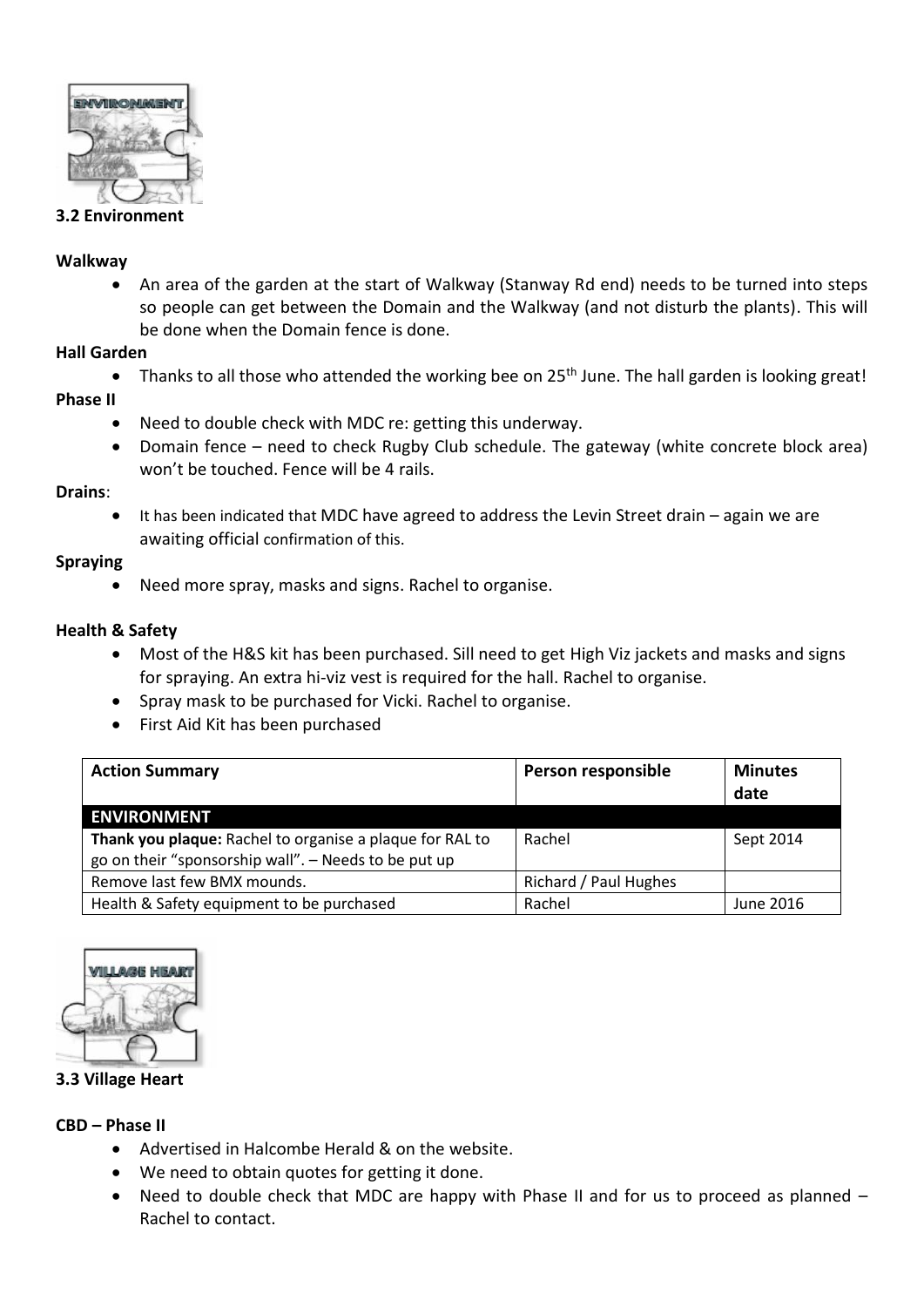- Ask Recreational Services if we can have some of the plants that are being planted around Feilding?
- It has been indicated that MDC have agreed to funding materials to upgrade the Playground fence – awaiting official confirmation of this.

## **Hall and Sports ground**

- Hall bookings we have received quite a few booking for the next few months 3 b'day parties in Aug, a weekly hire for dance practice, MOA harriers and Water Scheme AGM.
- Hall garden looking awesome.
- Presentation to be done for Council on the plans for the future of the hall this needs to be done by the end July 2016. Once this plan is finalised it will also allow a clearer picture of what we need to apply for once the Trust has been established.

| <b>Action Summary</b>                                      | Person responsible        | <b>Minutes</b>   |
|------------------------------------------------------------|---------------------------|------------------|
|                                                            |                           | date             |
| <b>VILLAGE HEART</b>                                       |                           |                  |
| Signage for Toilets: Jeff to put this up.                  | Jeff Lane                 | Mar 2014         |
| Charitable entity: Establish what we need.                 | Shane Casey/Rachel        | Feb 2015         |
| <b>HALL/SPORTS GROUND</b>                                  |                           |                  |
| Policy for accessing Hall/Sports Ground funds: Application | Rachel                    | Feb 2016         |
| form to be completed.                                      |                           |                  |
| Carpet for supper room area: Quote required for this.      | Mel                       | <b>July 2014</b> |
| New Vinyl for Toilets: Quote required                      | Mel                       | Aug 2014         |
| Hall furniture: Replace with lighter tables and chairs     | Mel/Karen/Rachel/Jeanette | Aug 2014         |
| Hall curtain: Needs to be gotten off Wayne and altered.    | Rachel / Mel              | April 2015       |
| Playground water pooling: Richard to look at it.           | <b>Richard Bain</b>       | April 2015       |
| Loading ramp to be built                                   | Working bee               | Dec 2015         |
| Time line for cemetery land $-$ is there an expected date  | <b>Brent Limmer</b>       | Dec 2015         |
| when we will lose use of it/some of it?                    |                           |                  |



## **3.4 Development**

## **Trust**

- A DRAFT Trust Deed has been put together.
- $\bullet$  We have 7 trustees who will meet for the first time on Wednesday 27<sup>th</sup> July 2016 at 7pm to discuss the Trust Deed and submit to the Charities Commission.
- Trust needs to establish their own Terms of Reference (TOR)
- Trust will require an IRD#.

## **Power in Halcombe**

• It has come to our attention that there is very limited power capacity for additonal development in Halcombe. Vacant sections in the area are being valued (and sometimes advertised) as being service with septic & power, however more than often they aren't. It has been suggested that we contact Power Co to ask for an audit of all vacant sites to get a true picture of what power is avialable. Rachel to do this.